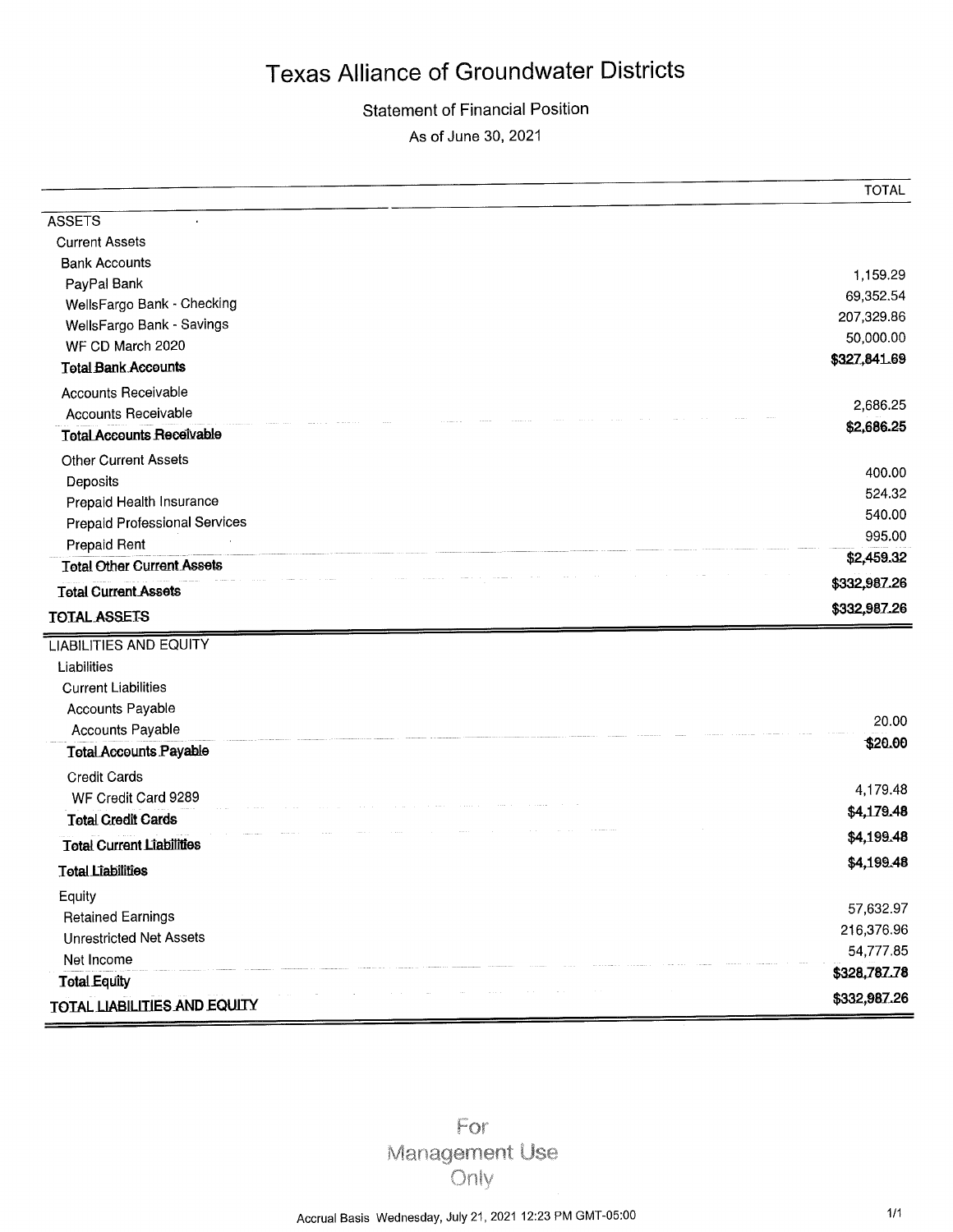## **Statement of Activity**

April - June, 2021

|                                          | <b>TOTAL</b>    |                           |  |
|------------------------------------------|-----------------|---------------------------|--|
|                                          | APR - JUN, 2021 | OCT 2020 - JUN 2021 (YTD) |  |
| Income                                   |                 | 100.16                    |  |
| Interest Income                          | 6.43            |                           |  |
| Meeting Income                           |                 |                           |  |
| PFIA Training                            | 6,375.00        | 6,375.00                  |  |
| <b>Regular Business Meeting Income</b>   | 13,150.00       | 17,045.00<br>13,265.00    |  |
| <b>Texas Groundwater Summit</b>          |                 |                           |  |
| <b>Total Meeting Income</b>              | 19,525.00       | 36,685.00                 |  |
| Member Dues                              |                 | 52,925.00                 |  |
| Membership Dues - Associates             |                 |                           |  |
| Membership Dues - Voting                 |                 | 121,430.00                |  |
| <b>Total Member Dues</b>                 |                 | 174,355.00                |  |
| Total Income                             | \$19,531.43     | \$211,140.16              |  |
| <b>GROSS PROFIT</b>                      | \$19,531.43     | \$211,140.16              |  |
| Expenses                                 |                 |                           |  |
| <b>Meeting Expenses</b>                  |                 | 2,313.57                  |  |
| <b>Regular Business Meeting Expenses</b> | 1,635.26        | 85.57                     |  |
| <b>Technical Training Expenses</b>       | 85.57           |                           |  |
| <b>Total Meeting Expenses</b>            | 1,720.83        | 2,399.14                  |  |
| Office Expense                           |                 | 2,160.00                  |  |
| Cell Phone                               | 720.00          | 43.01                     |  |
| Clerical Duties, Taxes & Fees            |                 | 318.84                    |  |
| Office Phone                             | 96.42           | 226.00                    |  |
| Postage and PO Box                       |                 |                           |  |
| Rent                                     | 2,985.00        | 8,955.00<br>965.38        |  |
| Software                                 | 341.13          | 14.57                     |  |
| Supplies                                 | 7.45            |                           |  |
| Website & IT Services                    | 541.62          | 1,730.52                  |  |
| <b>Total Office Expense</b>              | 4,691.62        | 14,413.32                 |  |
| Personnel                                |                 |                           |  |
| <b>Executive Director</b>                |                 |                           |  |
| Health Insurance Reimburse               | 1,500.00        | 4,500.00                  |  |
| <b>Payroll Taxes</b>                     | 1,612.24        | 5,093.12                  |  |
| Retirement                               | 1,264.50        | 3,793.50                  |  |
| Salaries                                 | 21,075.00       | 63,225.00                 |  |
| <b>Total Executive Director</b>          | 25,451.74       | 76,611.62                 |  |
| Health Insurance-Group Plan              | 1,483.12        | 4,289.74                  |  |

For Management Use Only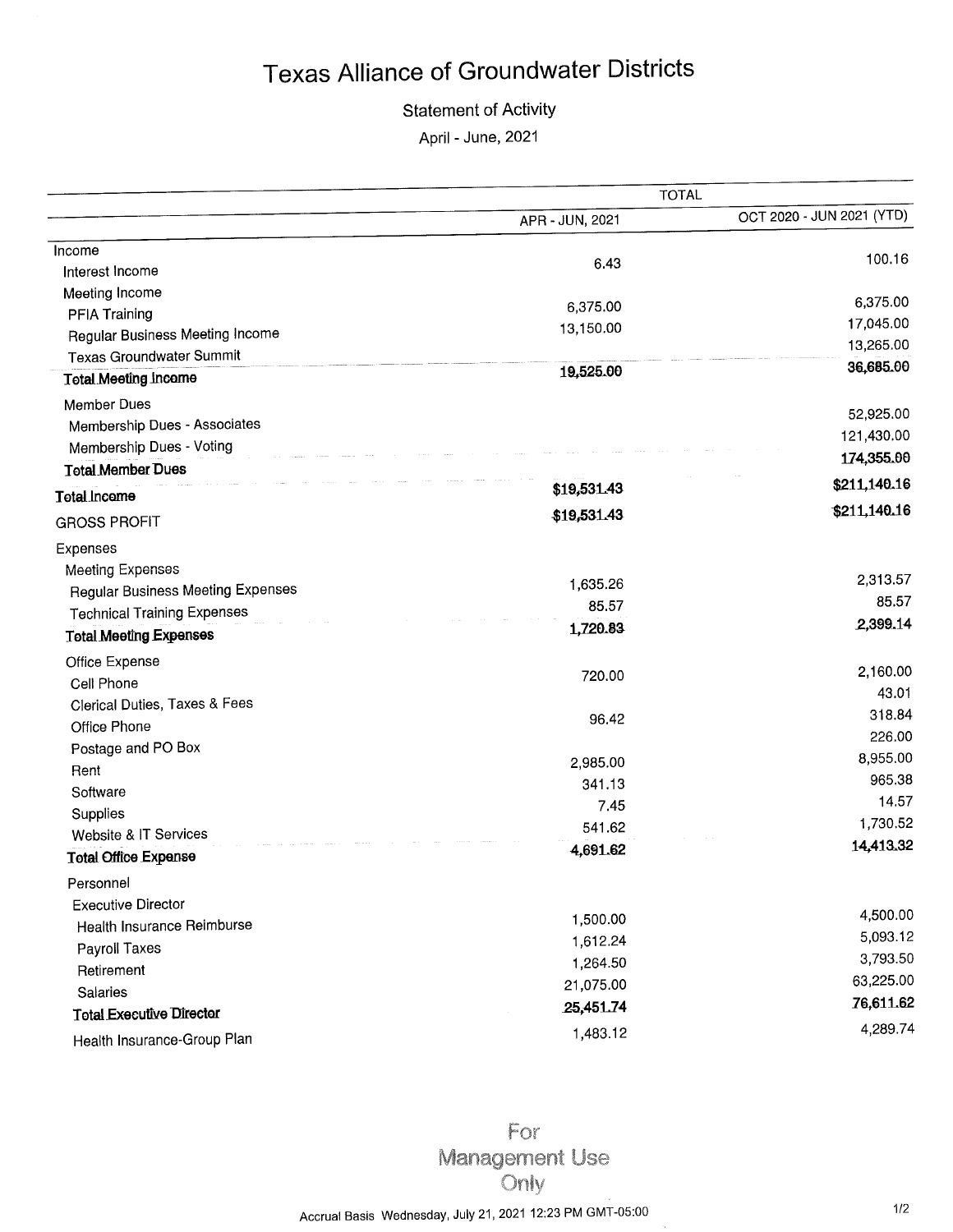#### **Statement of Activity**

April - June, 2021

|                                    | <b>TOTAL</b>    |                           |
|------------------------------------|-----------------|---------------------------|
|                                    | APR - JUN, 2021 | OCT 2020 - JUN 2021 (YTD) |
| Staff                              |                 | 3,327.75                  |
| Payroll Taxes                      | 1,109.25        | 2,610.00                  |
| Retirement                         | 870.00          | 43,499.97                 |
| Salaries                           | 14,499.99       |                           |
| <b>Total Staff</b>                 | 16,479.24       | 49,437.72                 |
| <b>Total Personnel</b>             | 43,414.10       | 130,339.08                |
| <b>Professional Services</b>       |                 | 1,050.00                  |
| Audit/Tax Return                   | 1,050.00        |                           |
| Insurance - Bonds                  | 969.50          | 1,478.50                  |
| Member Management Software         | 168,00          | 528.00                    |
| Payroll/Bookkeeping/Banking        | 1,540.61        | 3,013.33                  |
| Texas Legislative Service          | 533.49          | 1,393.47                  |
| <b>Total Professional Services</b> | 4,261.60        | 7,463.30                  |
| Travel/Confer/Dues/Outreach        |                 |                           |
| Conference Fees                    | 500.00          | 759.00                    |
| <b>Member Dues/Registrations</b>   |                 | 432.26                    |
| Outreach                           | 40.53           | 207.17                    |
| Parking                            | 51.00           | 62.00                     |
| Travel and Hotel/Mileage           | 243.91          | 287.04                    |
| Total Travel/Confer/Dues/Outreach  | 835.44          | 1,747.47                  |
| <b>Total Expenses</b>              | \$54,923.59     | \$156,362.31              |
| NET OPERATING INCOME               | $$-35,392.16$   | \$54,777.85               |
| <b>NET INCOME</b>                  | $$-35,392.16$   | \$54,777.85               |

For Management Use Only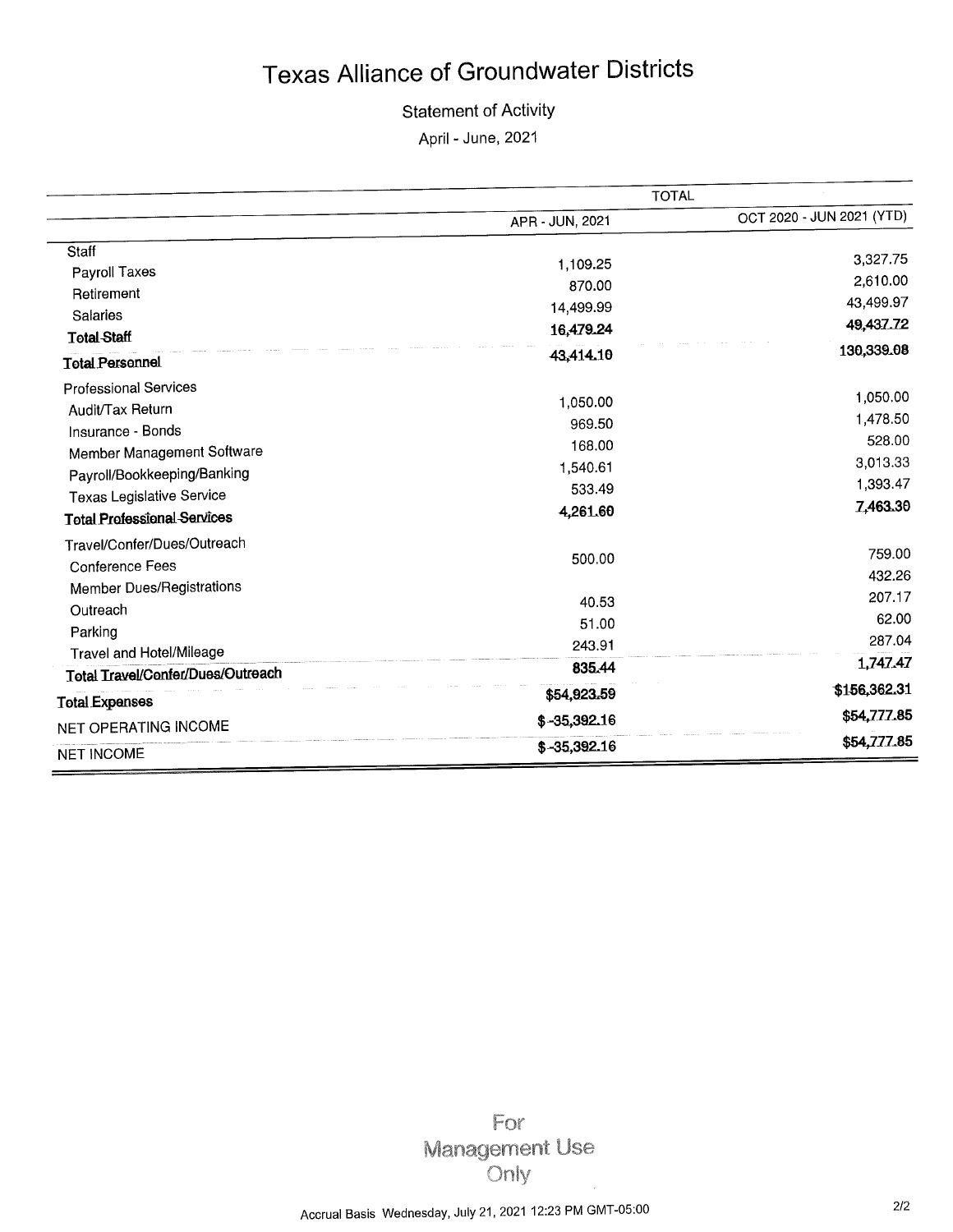## Budget vs. Actuals: FY21Budget - FY21 P&L

October 2020 - September 2021

|                                          | <b>TOTAL</b>  |               |                |             |
|------------------------------------------|---------------|---------------|----------------|-------------|
|                                          | <b>ACTUAL</b> | <b>BUDGET</b> | OVER BUDGET    | % OF BUDGET |
| Income                                   |               |               |                |             |
| Interest Income                          | 100.16        | 2,400.00      | $-2,299.84$    | 4.17%       |
| Meeting Income                           |               |               |                |             |
| <b>PFIA Training</b>                     | 6,375.00      | 4,300.00      | 2,075.00       | 148.26%     |
| Regular Business Meeting Income          | 17,045.00     | 32,000.00     | $-14,955.00$   | 53.27%      |
| <b>Technical Training Income</b>         | 0.00          | 5,000.00      | $-5,000.00$    | 0.00%       |
| <b>Texas Groundwater Summit</b>          | 13,265.00     | 45,000.00     | $-31,735.00$   | 29.48%      |
| <b>Total Meeting Income</b>              | 36,685.00     | 86,300.00     | $-49,615.00$   | 42.51%      |
| <b>Member Dues</b>                       |               |               |                |             |
| Membership Dues - Associates             | 52,925.00     | 41,000.00     | 11,925.00      | 129.09%     |
| Membership Dues - Voting                 | 121,430.00    | 120,000.00    | 1,430.00       | 101.19%     |
| <b>Total Member Dues</b>                 | 174,355.00    | 161,000.00    | 13,355.00      | 108.30%     |
| <b>Total Income</b>                      | \$211,140.16  | \$249,700.00  | $$ -38,559.84$ | 84.56%      |
| <b>GROSS PROFIT</b>                      | \$211,140.16  | \$249,700.00  | $$ -38,559.84$ | 84.56%      |
| Expenses                                 |               |               |                |             |
| <b>Meeting Expenses</b>                  |               |               |                |             |
| <b>Meeting Supplies</b>                  |               | 1,500.00      | $-1,500.00$    |             |
| <b>Regular Business Meeting Expenses</b> | 2,313.57      | 11,000.00     | $-8,686.43$    | 21.03%      |
| <b>Technical Training Expenses</b>       | 85.57         | 2,000.00      | $-1,914.43$    | 4.28%       |
| <b>Total Meeting Expenses</b>            | 2,399.14      | 14,500.00     | $-12,100.86$   | 16.55%      |
| Office Expense                           |               |               |                |             |
| Cell Phone                               | 2,160.00      | 2,880.00      | $-720.00$      | 75.00 %     |
| Clerical Duties, Taxes & Fees            | 43.01         | 500.00        | $-456.99$      | 8.60%       |
| Furniture and Equipment                  |               | 1,500.00      | $-1,500.00$    |             |
| Office Phone                             | 337.84        | 490.00        | $-152.16$      | 68.95%      |
| Postage and PO Box                       | 226.00        | 300.00        | $-74.00$       | 75.33 %     |
| Rent                                     | 8,955.00      | 12,600.00     | $-3,645.00$    | 71.07%      |
| Software                                 | 965.38        | 1,400.00      | $-434.62$      | 68.96%      |
| Supplies                                 | 14.57         | 1,000.00      | $-985.43$      | 1.46%       |
| Website & IT Services                    | 1,911.06      | 2,500.00      | $-588.94$      | 76.44 %     |
| <b>Total Office Expense</b>              | 14,612.86     | 23,170.00     | $-8,557.14$    | 63.07%      |
| Personnel                                |               |               |                |             |
| <b>Executive Director</b>                |               |               |                |             |
| Health Insurance Reimburse               | 4,500.00      | 6,000.00      | $-1,500.00$    | 75.00%      |
| Payroll Taxes                            | 5,093.12      | 7,295.00      | $-2,201.88$    | 69.82%      |
| Retirement                               | 3,793.50      | 5,058.00      | $-1,264.50$    | 75.00%      |
| Salaries                                 | 63,225.00     | 84,300.00     | $-21,075.00$   | 75.00 %     |
| <b>Total Executive Director</b>          | 76,611.62     | 102,653.00    | $-26,041.38$   | 74.63%      |
| Health Insurance-Group Plan<br>Staff     | 4,289.74      | 6,500.00      | $-2,210.26$    | 66.00%      |
| Payroll Taxes                            | 3,327.75      | 4,704.00      | $-1,376.25$    | 70.74%      |